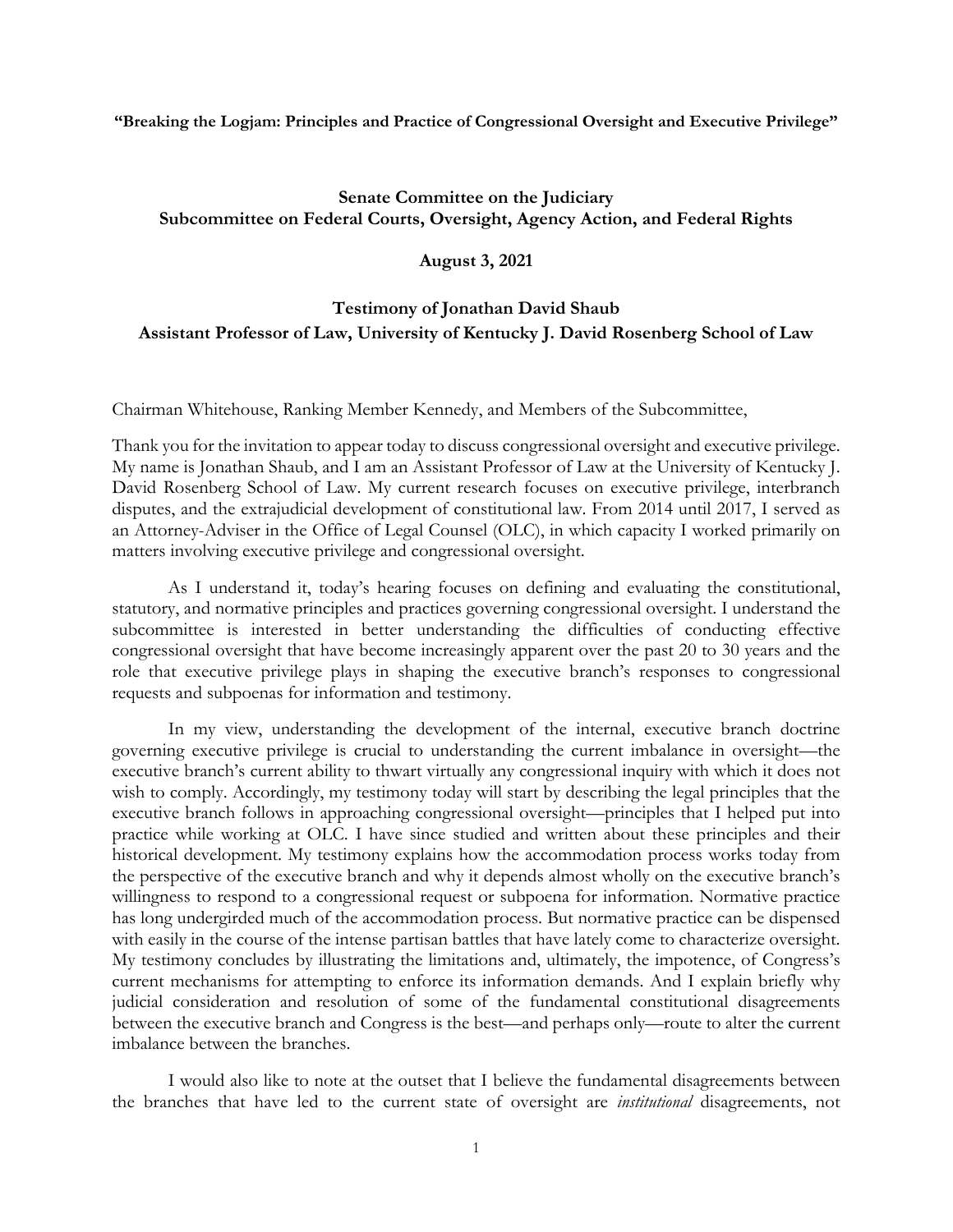necessarily partisan ones. My tenure at OLC occurred mostly during the Obama Administration, but I also worked in the office during the first six months of the Trump Administration. In both administrations, we worked very closely with the White House Counsel's Office, and almost all of my work was under the supervision of long-serving, career DOJ officials who have been working on oversight matters since the Reagan Administration. Although oversight disputes often become embroiled in partisan politics—oversight related to Operation Fast & Furious and the Mueller Report are two recent examples—the foundations of the doctrine on which the executive branch relies to withhold information and testimony are bipartisan in both their creation and execution. That is not to say that all oversight disputes are equal; some past presidential claims of privilege or related doctrines such as immunity are more extreme and have substantially less historical support than others and, as a result, warrant criticism and controversy. But they share a common wellspring—a comprehensive constitutional doctrine developed almost wholly within the executive branch that has equipped the executive branch with the tools necessary to stymie congressional oversight when it so chooses.

## **The Law Governing Executive Privilege[1](#page-1-0)**

It is impossible to understand the current state of congressional oversight without understanding the constitutional doctrines on which the executive branch's responses are ultimately grounded. There are, of course, scattered judicial opinions that address or are relevant to executive privilege and congressional oversight. The Supreme Court's decision in *United States v. Nixon* directing the president to turn over the Watergate tapes in response to a grand jury subpoena is the paramount case in the area.[2](#page-1-1) In its opinion, the Supreme Court recognized the existence of a constitutionally based privilege that protected the president's official communications but rejected Nixon's argument that the privilege was absolute. [3](#page-1-2) Instead, the Court held that the privilege was qualified and ordered Nixon to turn over the tapes in light of the grand jury's compelling need for them.<sup>[4](#page-1-3)</sup>

Several other judicial opinions often arise in oversight negotiations between the two branches. Most relevant to today's discussion are (1) the D.C. Circuit's opinion in *United States v. AT&T*, which exhorted the branches to negotiate and compromise in information disputes, directing that "each branch should take cognizance of an implicit constitutional mandate to seek optimal accommodation through a realistic evaluation of the needs of the conflicting branches in the particular fact situation"; [5](#page-1-4) and (2) the D.C. Circuit's opinion in *Senate Select Committee on Presidential Campaign Activities v. Nixon*, which refused to order Nixon to turn over Watergate tapes to the Senate Select Committee because the committee had not shown sufficient need to overcome the privilege.<sup>[6](#page-1-5)</sup> The Supreme Court's recent decision in *Trump v. Mazars* will also likely become a key precedent in oversight disputes. OLC has

<span id="page-1-0"></span><sup>1</sup> Much of my testimony is drawn from my recent article *The Executive's Privilege*, which was published in the *Duke Law Journal* in 2020. I began working on the article after I left the Office of Legal Counsel to address what I saw as a hole in the scholarly discussion of executive privilege, and I continued to update the work throughout the Trump administration before publishing it. Many of the opinions, examples, and arguments presented here are presented in greater detail and context in that paper. *See* Jonathan David Shaub, *The Executive's Privilege*, 70 DUKE L.J. 1 (2020).

<span id="page-1-1"></span><sup>2</sup> United States v. Nixon, 418 U.S. 683 (1974).

<span id="page-1-2"></span><sup>3</sup> *Id*. at 705–06 (1974).

<span id="page-1-3"></span><sup>4</sup> *Id*. at 712-14.

<span id="page-1-4"></span><sup>5</sup> United States v. Am. Tel. & Tel. Co., 567 F.2d 121, 127 (D.C. Cir. 1977).

<span id="page-1-5"></span><sup>6</sup> Senate Select Comm. on Presidential Campaign Activities v. Nixon, 498 F.2d 725 (D.C. Cir. 1974) (en banc).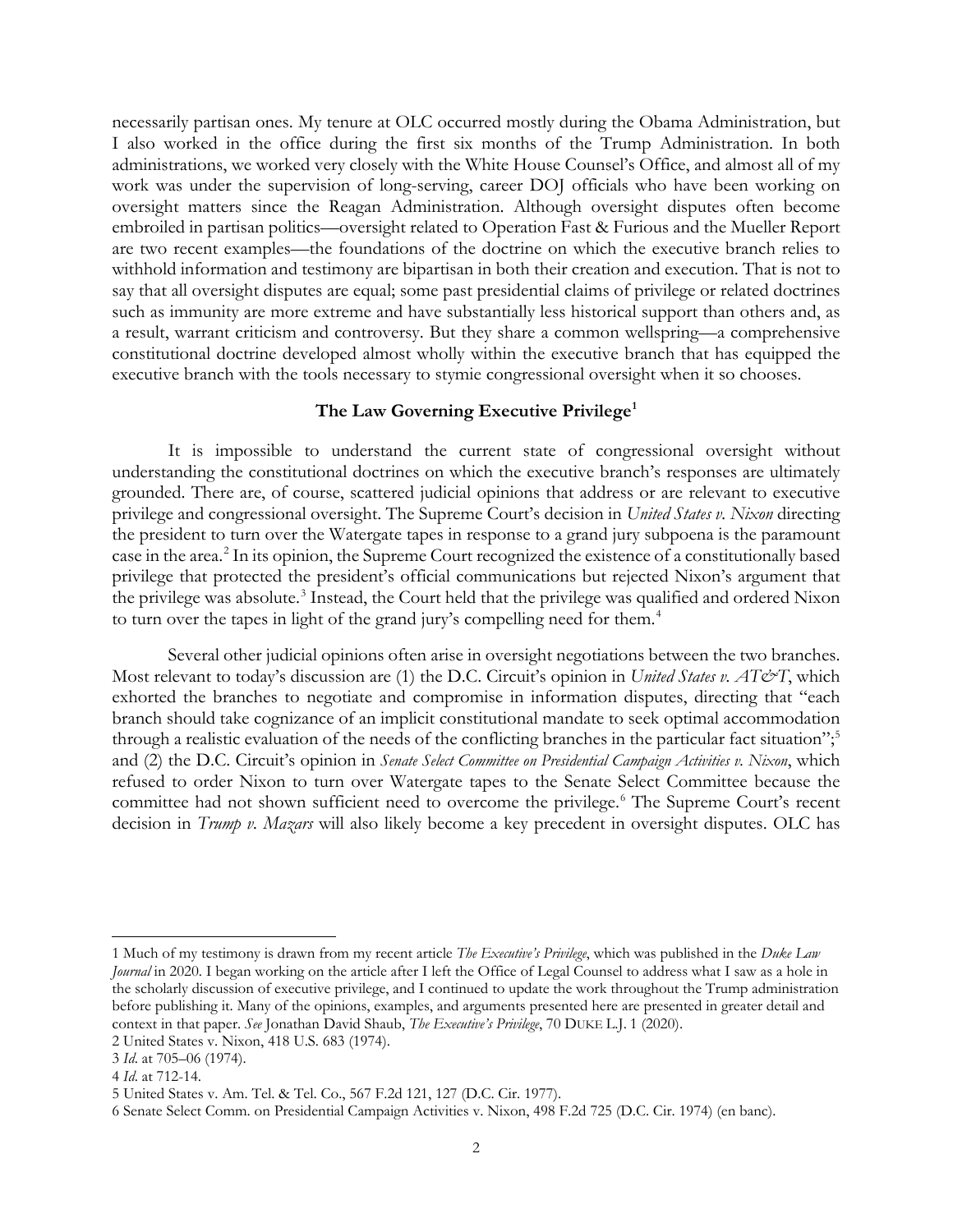already cited *Mazars* extensively in explaining principles governing congressional oversight and the accommodation process that takes place between the branches in information disputes.<sup>[7](#page-2-0)</sup>

Although these judicial opinions are relevant and delimit important parameters for executive privilege and congressional oversight, they are also quite limited in their direct application. The Supreme Court has never addressed an oversight dispute between the two branches, and no appellate court has ever addressed the merits of the constitutional doctrine of executive privilege developed by the executive branch after Watergate. As a result, the "law" that governs congressional oversight i.e., the law followed by the executive branch—is almost wholly internal executive branch doctrine developed by the Department of Justice, particularly OLC. In its opinions, OLC has rejected or distinguished contrary district court decisions, [8](#page-2-1) and the cases that have made it before the judiciary have become moot or settled before a precedential appellate decision has been issued. Accordingly, the executive branch has remained free to implement its own constitutional doctrine when responding to congressional requests for information or testimony. To be sure, normative practice and policies not necessarily legal obligations—shape a great deal of congressional oversight. But the constitutional foundation on which these norms rest is the basis for the entire process of responding to congressional oversight within the executive branch. Unsurprisingly, the executive branch's doctrine of executive privilege directly contradicts Congress's much more limited view.

#### **The Executive Branch's Doctrine of Executive Privilege**

The executive branch doctrine and practice of executive privilege has three key pillars: 1) Executive privilege is a singular, qualified privilege composed of a number of "components." 2) Executive privilege can be asserted (or waived) only by the president. 3) Executive privilege is a last resort that should not be considered until negotiations between the branches have broken down entirely. The executive branch view is thus that the president, and only the president,<sup>[9](#page-2-2)</sup> may—as a "last" resort"—assert the qualified executive privilege over any materials that fall within any one of the recognized "components" of executive privilege.<sup>[10](#page-2-3)</sup> The combination of these three pillars has resulted in an accommodation process in which the executive branch has the tools—if it chooses to use them—to delay, withhold, and obstruct in response to congressional inquiries without ever actually asserting executive privilege and, in most cases, without ever having to balance the congressional need for the information.

<span id="page-2-3"></span><span id="page-2-2"></span>9.Cong. Requests for Confidential Exec. Branch Info., 13 Op. O.L.C. 153, 161 (1989) ("[E]xecutive privilege cannot be asserted without specific authorization by the President."); *see* Todd David Peterson, *Contempt of Congress v. Executive Privilege*, 14 U. Pa. J. Const. L. 77, 81, 109 (2011) ("[R]equiring that the President himself assert … privilege … forces the him to be accountable for the decision to withhold documents ... and pay the political cost for [the] decision."). 10. Fred F. Fielding & Heath P. Tarbert, *Principled Accommodation: The Bush Administration's Approach to Congressional Oversight and Executive Privilege*, 32 J.L. & POL. 95, 101 (2016); Attempted Exclusion of Agency Couns. from Cong. Depositions of Agency Emps., 43 Op. O.L.C. \_\_, slip op. at 8 & n.2 (May 23, 2019); Letter from Bradley Weinsheimer, Assoc. Deputy Att'y Gen., U.S. Dep't of Just., to Robert S. Mueller, III, former Special Couns. 2 (July 22, 2019), https://s.wsj.net/public/resources/documents/MuellerLetter07222019.pdf (informing Mueller that "matters within the scope of [his] investigation were covered by executive privilege, including information protected by law enforcement, deliberative process, attorney work product, and presidential communications privileges").

<span id="page-2-0"></span><sup>7</sup> *See* Ways and Means Committee's Request for the Former President's Tax Returns and Related Tax Information Pursuant to 26 U.S.C. § 6103(f)(1), 45 Op. O.L.C. \_\_\_ (July 30, 2021); Congressional Oversight of the White House, 45 Op. O.L.C. \_\_\_ (Jan. 8, 2021).

<span id="page-2-1"></span><sup>8</sup> *See, e.g.*, Immunity of the Assistant to the President & Dir. of the Off. of Pol. Strategy & Outreach from Cong. Subpoena, 38 Op. O.L.C. 5, 15-16 (2014) ("We therefore respectfully disagree with the [district] court's analysis and conclusion, and adhere to the Executive Branch's longstanding view that the President's immediate advisers have absolute immunity from congressional compulsion to testify.").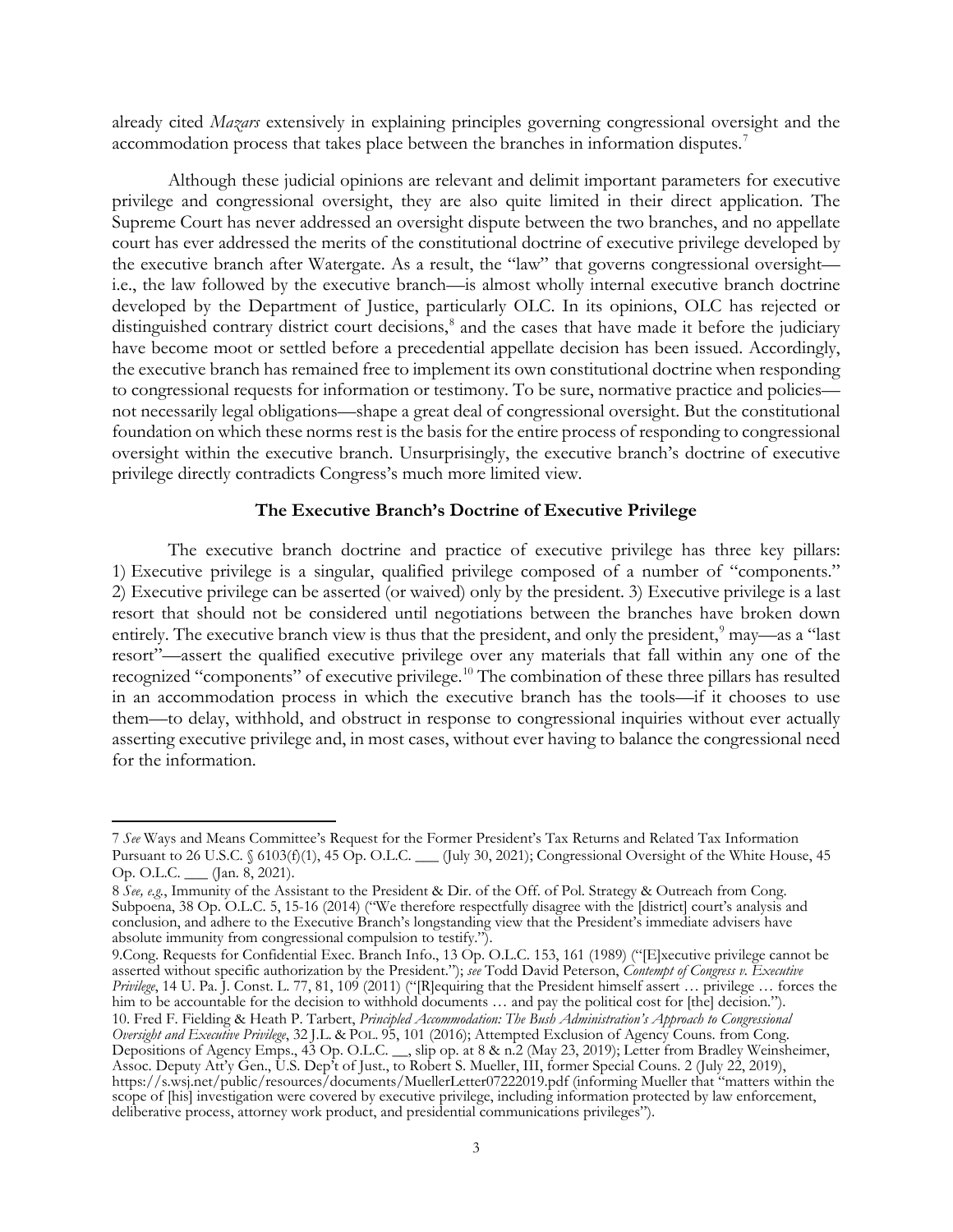As to the first pillar, the executive branch doctrine is that there is a singular executive privilege that includes within it a collection of "components," which individually track common law privileges and core constitutional functions of the president.<sup>[11](#page-3-0)</sup> These components include (1) presidential communications; (2) national security and foreign affairs information, including classified information and diplomatic communications, also known as state secrets; (3) internal executive branch deliberations; (4) sensitive law enforcement or investigatory information, particularly, but not solely, information from open criminal investigations, and (5) attorney-client and attorney work-product information.[12](#page-3-1) Neither the presidential communications component nor the attorney-client privilege and work-product component were initially considered distinct components of executive privilege.<sup>[13](#page-3-2)</sup> But gradually, the executive branch came to consider the information protected by these privileges to constitute separate components of the singular, constitutionally based executive privilege.<sup>[14](#page-3-3)</sup>

The next doctrinal pillar of the executive branch's doctrine of executive privilege is the assertion that the president—and the president alone—has inherent constitutional authority to control all information that potentially fits within the scope of these components.[15](#page-3-4) Presidential control appears to have originated as a matter of procedure and policy but has since expanded into a claim of absolute constitutional authority. In 1962, President Kennedy provided a letter to a congressional committee stating that "executive privilege can be invoked only by the President and will not be used without specific Presidential approval."<sup>[16](#page-3-5)</sup> Presidents Johnson and Nixon reaffirmed that policy,<sup>[17](#page-3-6)</sup> and the foundational Reagan memorandum on executive privilege, which has been adopted by each subsequent administration, stipulates that "executive privilege shall not be invoked without specific Presidential authorization."<sup>[18](#page-3-7)</sup> In the past, some members of Congress have expressed support for this limitation which—in theory—would seem to prevent lower executive branch officials from citing

<span id="page-3-2"></span>13. *See* Response to Cong. Requests for Info. Regarding Decisions Made Under the Indep. Couns. Act, 10 Op. O.L.C. 68, 78 (1986) ("[F]or the purpose of responding to congressional requests, communications between the Attorney General, his staff, and other Executive Branch 'clients' that might otherwise fall within the common law attorney-client privilege should be analyzed in the same fashion as any other intra-Executive Branch communications."); Exec. Order No. 12,667, 54 Fed. Reg. 3403, 3403 (Jan. 18, 1989) (defining a "substantial question of Executive privilege" as existing only in the same three areas Rehnquist had identified: when disclosure would impair (1) "national security (including the conduct of foreign relations)," (2) law enforcement, or (3) "the deliberative process of the Executive branch"). 14.*See* Jonathan David Shaub, *The Executive's Privilege*, 70 DUKE L.J. 1, 17-18 (2020) (describing this evolution).

<span id="page-3-0"></span><sup>11.</sup> *See, e.g.*, Auth. of Agency Offs. To Prohibit Emps. from Providing Info. to Cong., 28 Op. O.L.C. 79, 82-83 (2004) (discussing the presidential communications and deliberative process "components" of executive privilege); Cong. Requests for Confidential Exec. Branch Info., 13 Op. O.L.C. 153, 154 (1989).

<span id="page-3-1"></span><sup>12.</sup> The concept of a singular "privilege" with numerous components appears to have emerged at the beginning of the Nixon Administration. In 1971, then-Assistant Attorney General (and later Chief Justice) William H. Rehnquist explained that "[t]he doctrine of Executive privilege has historically been pretty well confined" to three main areas: (1) foreign relations and military affairs; (2) pending law enforcement investigations; and (3) "intragovernmental" deliberations." *Executive Privilege: The Withholding of Information by the Executive*: *Hearing on S. 1125 Before the Subcomm. on Separation of Powers of the S. Comm. on the Judiciary*, 92d Cong. 429-35 (1971) ("*Executive Privilege Hearings*").

<span id="page-3-4"></span><span id="page-3-3"></span><sup>15.</sup>*See* Attempted Exclusion of Agency Couns. from Cong. Depositions of Agency Emps., 43 Op. O.L.C. \_\_, slip op. at 2 (May 23, 2019) (emphasizing the "President's constitutional authority to control the disclosure of privileged information and to supervise the Executive Branch's communications with congressional entities").

<span id="page-3-5"></span><sup>16.</sup>*See Executive Privilege Hearings* at 2 (statement of Sen. Sam J. Ervin, Jr., Chairman, S. Subcomm. on Separation of Powers) (quoting Letter from President John F. Kennedy, to John E. Moss, Chairman, Special Gov't Info. Subcomm. of the Comm. on Gov't Operations (Mar. 7, 1962)).

<span id="page-3-6"></span><sup>17.</sup> *Id.* at 2–3.

<span id="page-3-7"></span><sup>18.</sup> Memorandum from Ronald Reagan to the Heads of Exec. Dep'ts & Agencies, Procedures Governing Responses to Congressional Requests for Information 1 (Nov. 4, 1982), https://www.justice.gov/ola/page/file/1090526/download ("Reagan Memorandum").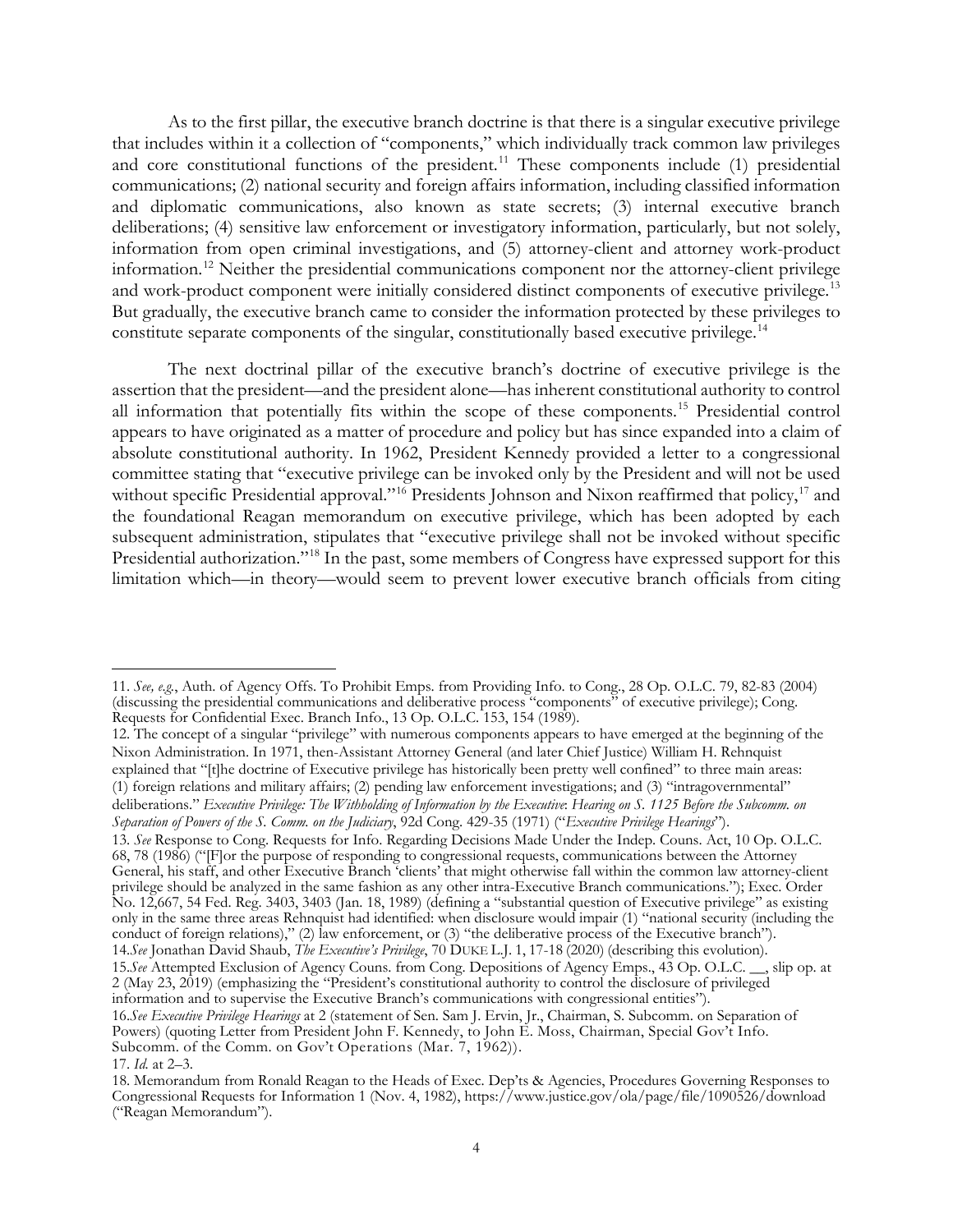privilege to withhold information or testimony absent a formal assertion by the President.<sup>[19](#page-4-0)</sup> But that theory has not proven accurate.

Like the pillar of presidential control, the third doctrinal pillar—that the president will assert executive privilege only as a "last resort"—appears on its face to be a limitation on executive privilege. The Reagan memorandum states that executive privilege "will be asserted only in the most compelling circumstances" and only as a last resort when disclosure disputes cannot be resolved through "good faith negotiations" between the branches.<sup>[20](#page-4-1)</sup> In articulating this aspect of executive privilege, though, the executive branch relies heavily on the Supreme Court's decision in *Cheney v. United States District*  Court.<sup>[21](#page-4-2)</sup> In that case, two organizations sued claiming that the National Energy Policy Development Group established by President George W. Bush, which included Vice President Cheney, failed to comply with the requirements of the Federal Advisory Committee Act.<sup>[22](#page-4-3)</sup> The district court permitted the suit to move forward against Cheney and the other defendants and allowed for limited discovery about the nature of the committee.<sup>[23](#page-4-4)</sup> But the Supreme Court exercised the extraordinary remedy of mandamus to correct the lower court, writing that it had "labored under the mistaken assumption that the assertion of executive privilege is a necessary precondition to the Government's separation-ofpowers objections."[24](#page-4-5) The Court's opinion recognized that *Nixon* had held that the president could not "through the assertion of a 'broad [and] undifferentiated' need for confidentiality" withhold information but instead had to invoke privilege with specific objections. [25](#page-4-6) But *Cheney* held that principle applied only *after* the party seeking the information had "satisfied his burden of showing the propriety of the requests."<sup>[26](#page-4-7)</sup> And, in language that would be quoted innumerable times by the executive branch in oversight disputes, $27$  the Court characterized executive privilege as "an extraordinary assertion of power 'not to be lightly invoked,'" and one that sets "coequal branches of the Government . . . on a collision course" and "should be avoided whenever possible."[28](#page-4-9)

### **Doctrine in Practice: The Accommodation Process**

The three pillars of the executive branch doctrine are all discussed in the foundational Reagan memorandum, the centerpiece of any discussion of the so-called "accommodation process" or "dance" that occurs when there is a dispute over congressional oversight requests. Each subsequent administration has adopted the Reagan memorandum and relied on it to support its actions. But I would suggest that the process described in the Reagan Memorandum is radically different from the one that currently takes place within the executive branch. That transformation is largely the result of a move from evaluating the sensitivity of and specific confidentiality interests in a particular piece of information to instead considering only whether information implicates the general, undifferentiated confidentiality interests that define the scope of the various components of executive privilege. In other words, instead of asking whether specific information *needs* to be protected by an assertion of

<span id="page-4-0"></span><sup>19.</sup> *See Executive Privilege Hearings* at 7 (statement of Sen. Sam J. Ervin, Jr.).

<span id="page-4-1"></span><sup>20.</sup> Reagan Memorandum at 1.

<span id="page-4-2"></span><sup>21.</sup> Cheney v. U.S. Dist. Court, 542 U.S. 367 (2004).

<span id="page-4-3"></span><sup>22.</sup> *Id.* at 373.

<span id="page-4-4"></span><sup>23.</sup> *Id.* at 376–77.

<span id="page-4-5"></span><sup>24.</sup> *Id.* at 391–92.

<span id="page-4-6"></span><sup>25.</sup> *Id.* at 388 (quoting United States v. Nixon, 418 U.S. 683, 706–07 (1974)).

<span id="page-4-7"></span><sup>26.</sup> *Id.*

<span id="page-4-8"></span><sup>27.</sup> *See, e.g.*, Letter from Stephen E. Boyd, Assistant Att'y Gen., Off. of Legis. Affs., U.S. Dep't of Just., to Jerrold Nadler, Chairman, House Comm. on the Judiciary 3 (Feb. 7, 2019), https://www.politico.com/f/?id=00000168-c91fd364-a97d-ef9f540d0001.

<span id="page-4-9"></span><sup>28.</sup> *Cheney*, 542 U.S. at 389–90 (quoting United States v. Reynolds, 345 U.S. 1, 7 (1953)).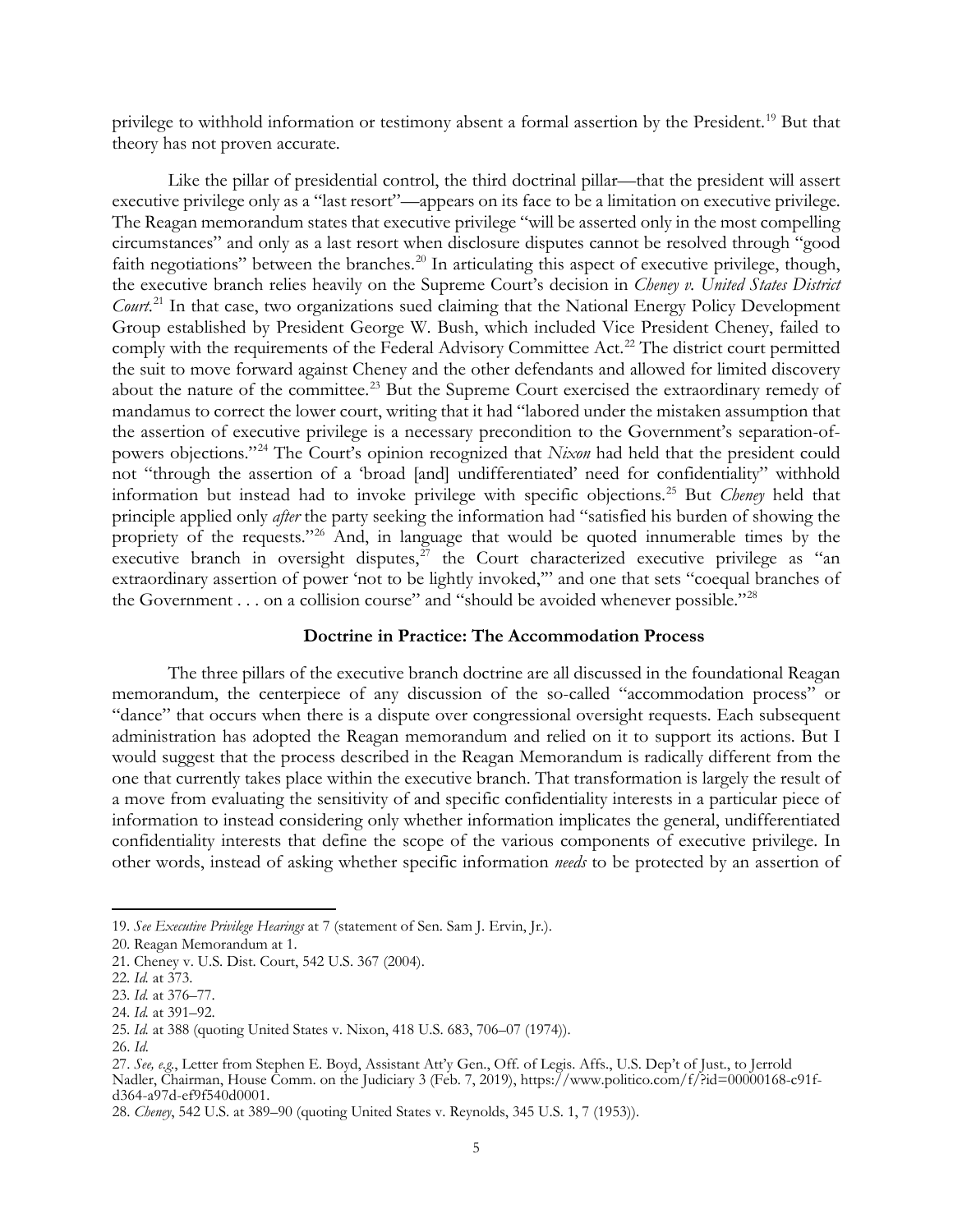executive privilege, the current process asks whether the specific information *could* be protected, i.e., whether it potentially fits within one of the components of privilege.

Moreover, if the information could *potentially* be protected, then the executive branch considers it constitutionally permissible to rebuff all congressional demands for the information absolutely, without any consideration of congressional need. The procedures and doctrines on which the executive branch relies to do so—such as testimonial immunity, the requirement that agency counsel be allowed to attend a deposition, or a "protective" assertion of executive privilege—are justified not by concrete harm from the disclosure of the information itself but solely by the need to *protect* the president's prerogative to control all information that fits within the components of executive privilege. I have described this practice as a kind of "prophylactic executive privilege,"[29](#page-5-0) and, to the extent one considers executive privilege to mean the executive branch's authority to withhold information from Congress, the prophylactic executive privilege *is* executive privilege in current practice. That transformation is evident when one considers that—despite all of the various oversight disputes over the past two administrations, first between the Republican-led House and the Obama administration and then between the Democratic-led House and the Trump administration, there has been only one actual assertion of executive privilege in the past nine years and only two since 2009.<sup>[30](#page-5-1)</sup>

The current executive branch process never considers the central question of executive privilege—whether disclosure of specific information will damage the national interest—until a congressional committee considers voting on whether to hold an executive branch official in contempt of Congress. By contrast, the traditional model of the accommodation process contemplates that central question would be considered at the outset, by the agency head. As articulated by Rehnquist and in the Reagan memorandum, the executive branch process originally envisioned a screening process during which lower executive branch officials would determine whether certain information potentially warranted an executive privilege claim—that is, whether the information, if disclosed, would cause identifiable harm to a specific national interest.

In congressional testimony, Rehnquist explained that the president "expects the responsible heads of the agencies to whom [congressional] requests are addressed to make some sort of a tentative determination as to whether some of the information requested might warrant a claim of executive privilege."<sup>[31](#page-5-2)</sup> The Reagan memorandum directs that "[c]ongressional requests for information [] be complied with as promptly and as fully as possible, unless it is determined that compliance raises a substantial question of executive privilege."[32](#page-5-3) Most importantly, it clarifies that a "'substantial question of executive privilege' exists if disclosure of the information requested might significantly impair the national security . . . , the deliberative processes of the Executive Branch, or other aspects of the performance of the Executive Branch's constitutional duties."[33](#page-5-4) Thus, both Rehnquist and Reagan described an initial agency analysis of whether an executive privilege claim may be appropriate based on concrete harm that could result from disclosure. That initial screening remained tied to the

<span id="page-5-1"></span>30. President Trump formally asserted executive privilege only one time, over a small set of "priority documents" related to the administration's decision to include a citizenship question on the 2020 Census. *See* Assertion of Executive Privilege over Deliberative Materials Regarding the Inclusion of the Citizenship Question on the 2020 Census

<span id="page-5-0"></span><sup>29</sup> *See* Jonathan David Shaub, *The Executive's Privilege*, 70 DUKE L.J. 1, 55-70 (2020).

Questionnaire, 43 Op. O.L.C. \_\_ (June 11, 2019). President Obama also formally asserted executive privilege only once, in the Fast & Furious matter. *See* Assertion of Executive Privilege over Deliberative Materials Generated in Response to Congressional Investigation in Operation Fast and Furious, 36 Op. O.L.C. 1 (2012).

<span id="page-5-2"></span><sup>31.</sup>*Executive Privilege Hearings* at 441.

<span id="page-5-4"></span><span id="page-5-3"></span><sup>32.</sup>Reagan Memorandum at 1–2.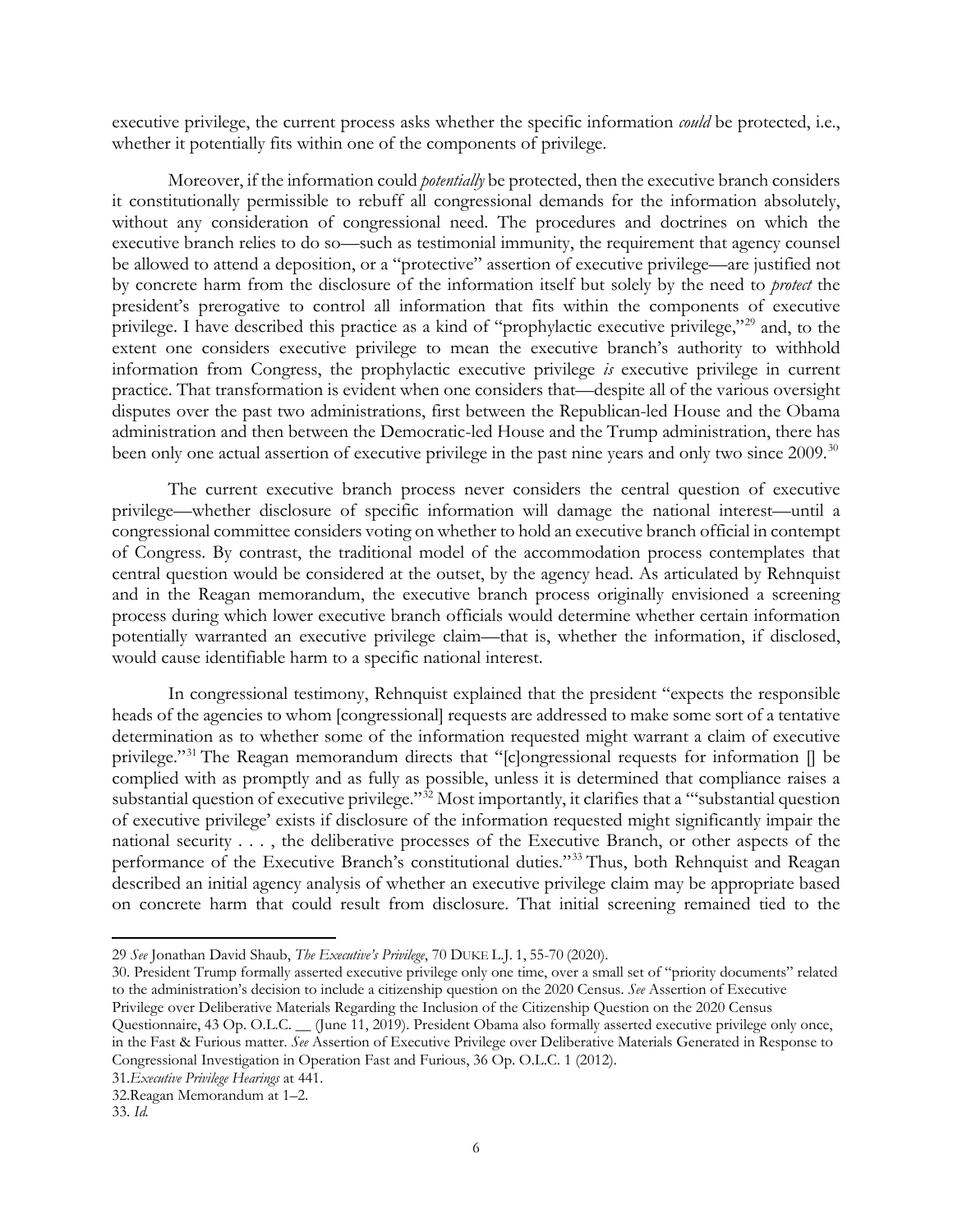understanding of executive privilege as the president's limited constitutional authority to intervene and forbid disclosure of specific information when concrete, identified harm would result.

The Reagan memorandum advises department heads to request that a congressional committee "hold its request for the information in abeyance" while the president is considering a claim of privilege.[34](#page-6-0) But it also clarifies that such a request "itself does not constitute a claim of privilege."<sup>[35](#page-6-1)</sup> Instead, that request should have been made only when information raised a "substantial" question of executive privilege," a term it defined quite narrowly. The memorandum delegated to agency officials the task of determining whether the release of specific information requested might be harmful to national interests, warranting presidential consideration.<sup>[36](#page-6-2)</sup> Today, this is no longer true. Lower executive branch officials do not consider identifiable harm that may result from the disclosure of specific information. Rather, they assess only whether the requested information falls within one of the components of executive privilege. Lower executive branch officials then often refuse to disclose information by shielding themselves in the president's prerogative to make the final privilege decision and the broad scope of the components of privilege.<sup>[37](#page-6-3)</sup>

The current executive branch doctrine has thus expanded substantially the underlying constitutional authority known as executive privilege, describing it not as the limited authority to prevent the disclosure of specific information but as an affirmative constitutional authority to control the dissemination of *all* information that potentially implicates one of the "components" of executive privilege.<sup>38</sup> Under this view, any attempt to undermine that authority—even a largely benign statutory reporting requirement—is an unconstitutional interference with that affirmative, and absolute, presidential authority. In this manner, the combination of the executive branch's three doctrinal pillars—broad, undifferentiated "components" of a singular constitutional privilege; the president's exclusive authority to assert the privilege; and the concept of executive privilege as a last resort—has evolved to the point that the executive branch can withhold enormous amount of information on the basis of its doctrine of executive privilege without ever considering, let alone asserting, the privilege itself or conducting the balancing of interests it requires.

#### **Congress's Limited Authority to Combat Executive Branch Recalcitrance**

The executive branch's doctrine and practice of executive privilege has led to an imbalance in congressional oversight. As Rehnquist once stated, "the Executive Branch has a headstart in any controversy with the Legislative Branch, since the Legislative Branch wants something the Executive Branch has, and therefore the initiative lies with the former. All the Executive has to do is maintain the status quo, and he prevails."[39](#page-6-5) Given that "headstart," the executive branch's law governs unless

<span id="page-6-0"></span><sup>34.</sup> *Id.* at 2.

<span id="page-6-1"></span><sup>35.</sup> *Id.* 

<span id="page-6-2"></span><sup>36.</sup> *Id.* at 1–2.

<span id="page-6-3"></span><sup>37.</sup> Examining unforthcoming congressional testimony by Attorney General Jeff Sessions, Professor Heidi Kitrosser has called this phenomenon the "shadow effect" of executive privilege, defining it as the "impact on oversight of the implicit or explicit threat that [executive privilege] might be invoked at some point." Heidi Kitrosser, *The Shadow of Executive Privilege*, 15 FORUM 547, 548 (2017). As she notes, declining to provide information to Congress because executive privilege *could* be used to withhold the information "can help to shield the executive from political and legal

accountability" and allows the executive branch to "bypass[] both the substantive questions asked [by Congress] as well as any serious engagement with the merits of the executive privilege claim." *Id.*

<span id="page-6-4"></span><sup>38.</sup> *See* Attempted Exclusion of Agency Couns. from Cong. Depositions of Agency Emps., 43 Op. O.L.C. \_\_, slip op. at 8 (May 23, 2019) (concluding that the committee's exclusion of agency counsel "unconstitutionally interferes with the President's *right to control the disclosure of privileged information*" (emphasis added)).

<span id="page-6-5"></span><sup>39.</sup> Memorandum from William H. Rehnquist, Assistant Att'y Gen., Off. of Legal Couns., U.S. Dep't of Just., to John D. Ehrlichman, Assistant to the President for Domestic Affs., Power of Congressional Committee to Compel Appearance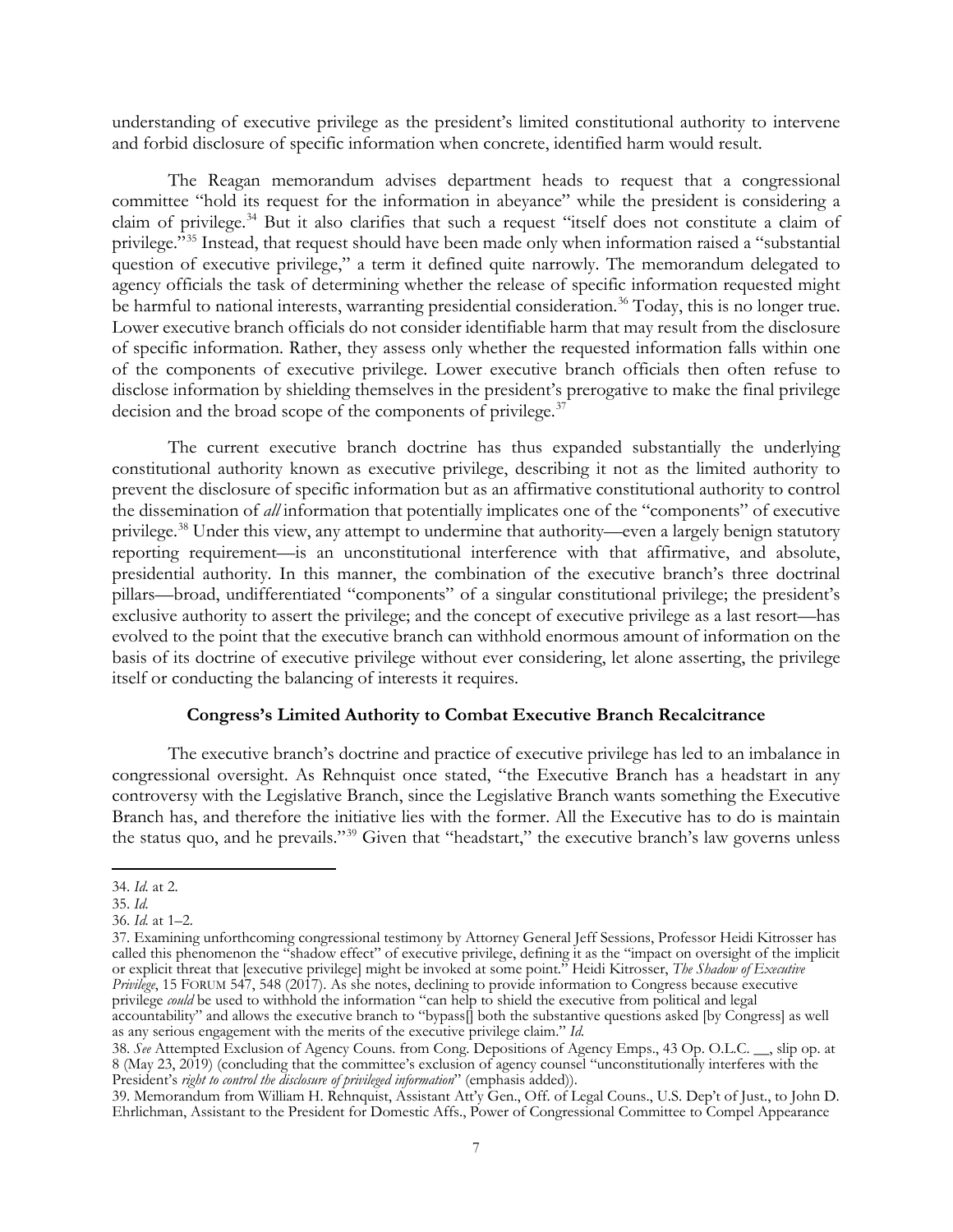Congress has some means to counter it. Scholars and commentators have called on Congress to act aggressively and wield various constitutional tools to alter the status quo and force the executive branch's hand. My view, however, is that none of Congress's current tools are effective if the executive branch decides to play constitutional hardball.<sup>[40](#page-7-0)</sup> In current practice, the executive branch has essentially unchecked authority to withhold any piece of information it chooses from Congress.

The two houses of Congress theoretically have both internal and external enforcement mechanisms to combat executive branch assertions of confidentiality. The most commonly mentioned internal enforcement mechanisms are inherent contempt, appropriations, appointments, and impeachment. The most commonly discussed external enforcement mechanisms are criminal contempt prosecutions and civil subpoena enforcement suits. None of these are sufficient to force the executive branch's hand, however.

Congress's ability to self-enforce its demands is limited because, in reality, the available tools either require executive branch participation and are thus not wholly internal or are practically and politically unrealistic options for any but the most exceptional circumstances. If the president and attorney general declared that—as a constitutional matter—an executive branch official defying a congressional subpoena could not legally be arrested or fined, it is unclear whether Congress would have a realistic mechanism for overcoming that declaration and imposing its punishment. Reinvigorating inherent contempt—either by utilizing imprisonment as was historically the practice or adopting new procedures for imposing fines as punishment for non-compliance—has become a popular solution to the executive branch's refusal to turn over information. [41](#page-7-1) But I am deeply skeptical that such proposals would be effective. Every option would appear to require the participation of at least *some* executive branch officials. For example, security personnel—who are part of the executive branch—would have to allow an executive branch official such as the attorney general or White House counsel to be taken into custody, and Treasury officials would have to participate in the garnishment of wages to pay a fine. Any statutory authority on which the congressional committee or sergeant-atarms could rely to seek cooperation of executive branch officials would be, in the executive branch's view, overridden by the attorney general's constitutional opinion. Indeed, in the dispute over former White House Counsel Don McGahn's testimony, OLC opined explicitly that "Congress could not lawfully exercise any inherent contempt authority" against McGahn.<sup>[42](#page-7-2)</sup> OLC had not included that statement in past oversight opinions, but it seems to have done so because of the suggestions that the House reinvigorate its inherent contempt power to force McGahn and other Trump administration officials to comply with its subpoenas.

Other internal enforcement mechanisms are similarly ineffective. The Senate can refuse to act on a confirmation until a particular document or set of documents have been disclosed.[43](#page-7-3) But that power belongs solely to the Senate, and the House has often been at the forefront of congressional

or Testimony of "White House Staff" 6–7 (Feb. 5, 1971) (emphasis omitted), https://www.justice.gov/olc/page/file/1225961/download.

<span id="page-7-0"></span><sup>40.</sup> *See* Mark Tushnet, *Constitutional Hardball*, 37 J. MARSHALL L. REV. 523 (2004).

<span id="page-7-1"></span><sup>41.</sup> *See, e.g.*, MORTON ROSENBERG, THE CONSTITUTION PROJECT, WHEN CONGRESS COMES CALLING: A STUDY ON THE PRINCIPLES, PRACTICES, AND PRAGMATICS OF LEGISLATIVE INQUIRY 24–25 (2017); Kia Rahnama, *Restoring Effective Congressional Oversight: Reform Proposals for the Enforcement of Congressional Subpoenas*, 45 J. LEGIS. 235, 237 (2018).

<span id="page-7-3"></span><span id="page-7-2"></span><sup>42.</sup> Testimonial Immunity Before Congress of the Former Counsel to the President, 43 Op. O.L.C. \_\_, slip op. at 20. 43. For example, a group of Senators put President Obama's nomination of David Barron to the First Circuit on hold until the administration agreed to release a 2010 OLC memo authorizing a drone strike of a U.S. citizen. *See* Zeke J. Miller & Massimo Calabresi, *Inside the Obama Administration Fight Over the Drone Memo*, TIME (May 13, 2014, 4:42 PM), https://time.com/97613/obama-drone-memo-david-barron.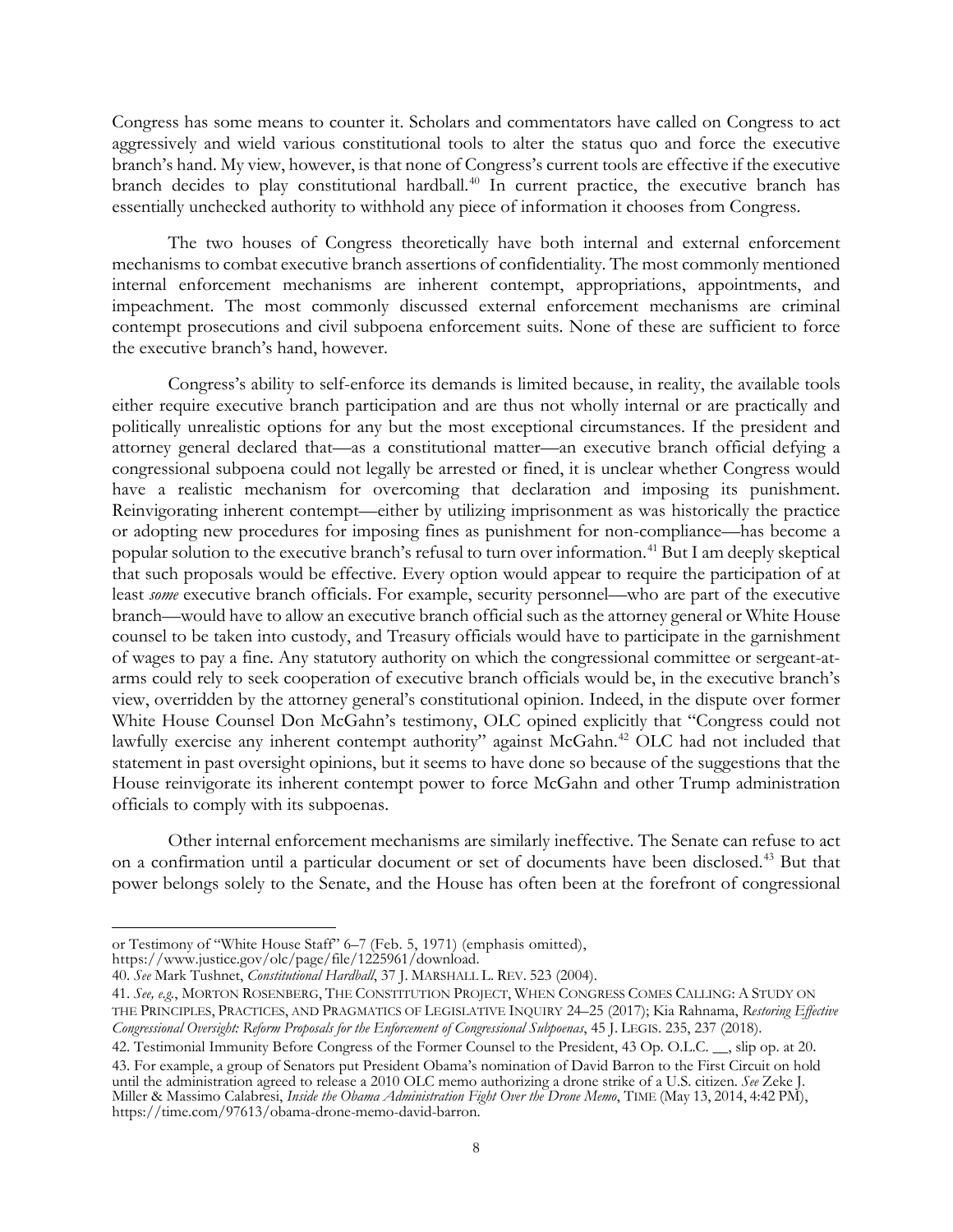oversight. Moreover, presidents are often able to evade the Senate's role in confirmations by utilizing "acting" officials.<sup>[44](#page-8-0)</sup>

The House can attempt to use its appropriation power to force disclosure.<sup>[45](#page-8-1)</sup> But appropriations laws ultimately require the signature of the president. And even when the president has signed laws imposing conditions related to the disclosure of information, the president and Department of Justice—through signing statements and internal constitutional comments repeatedly make it clear that the executive branch will disregard as unconstitutional any spending conditions that would interfere with the executive branch's conception of executive privilege. Congress's appropriations *statutes* cannot override the constitutional foundation on which the executive branch has built its doctrine. Moreover, most appropriations are passed in omnibus spending bills, and Congress is unlikely to refuse to fund the government due to an information dispute in all but the most extreme situations.

Similarly, impeachment is an extreme remedy that not a viable solution to oversight in all but the most exceptional cases. Impeachment solely for noncompliance with subpoenas would not only be potentially politically costly, it would also be unprecedented. Although an obstruction of a congressional inquiry formed part of the impeachment proceedings against Nixon, Clinton, and Trump, that charge was a secondary one in each instance, complementing a primary act alleged to be a high crime or misdemeanor.<sup>[46](#page-8-2)</sup> An assertion of executive privilege, standing alone, is highly unlikely to be the principal grounds for impeachment.

Congress's external enforcement mechanisms fare no better. External enforcement that requires the executive branch's participation—such as criminal prosecution for contempt of Congress—is not a viable option, particularly given the increasing acceptance of the unitary executive theory and presidential control of the entire executive branch. OLC has repeatedly opined that executive branch officials who withhold information pursuant to the president's direction will not be prosecuted for criminal contempt.<sup>[47](#page-8-3)</sup>

The central problem with civil litigation as a mechanism for enforcement is the time involved. Recent practice has shown repeatedly that the judicial process is too slow, at least under present procedures, to resolve any individual oversight dispute before it becomes moot due to an election or changed circumstances. For example, the House authorized the Fast & Furious lawsuit on the same

<span id="page-8-0"></span><sup>44.</sup> *See* Nina A. Mendelson, *The Permissibility of Acting Officials: May the President Work Around Senate Confirmation?*, 72 ADMIN. L. REV. 533 (2020) (describing the practice of presidents relying on acting officials to bypass Senate confirmation).

<span id="page-8-3"></span><span id="page-8-2"></span><span id="page-8-1"></span><sup>45.</sup> Section 714 of the Consolidated Appropriations Act, 2010 prohibits "the payment of the salary of any officer or employee of the Federal Government who . . . prohibits or prevents, or attempts or threatens to prohibit or prevent, any other [Federal] officer or employee . . . from having direct oral or written communication or contact with any Member, committee or subcommittee of the Congress." Consolidated Appropriations Act, 2010, Pub. L. No. 111-117, § 714, 123 Stat. 3034, 3208 (2010). Some have advocated legislation similar to § 714 "disallowing the use of any appropriation to pay the salary of a federal official held in contempt of Congress." H.R. REP. NO. 114-848, at 402 (2016); *see also* Contempt Act, H.R. 4447, 113th Cong. § 2 (2014) (bill that would prohibit payment of compensation to an officer or employee of the Federal government who has been held in contempt of Congress by the House or Senate). But because these statutory provisions cannot override the executive branch's constitutional doctrine, the executive branch would not enforce them. *See* Auth. of Agency Offs. To Prohibit Emps. from Providing Info. to Cong., 28 Op. O.L.C. 79 (2004). 46. *See* H.R. Res. 755, 116th Cong. (2019) (impeaching President Trump for Abuse of Power and Obstruction of Congress); H.R. REP. NO. 105-830, pt. 1, at 2–5 (1998) (announcing articles of impeachment against President Clinton for perjury, obstruction of justice, and abuse of power); H.R. Rep. No. 93-1305, at 1–4 (1974) (announcing articles of impeachment against President Nixon for obstruction of justice, abuse of power, and contempt of Congress). 47. Prosecution for Contempt of Cong. of an Exec. Branch Off. Who Has Asserted a Claim of Exec. Privilege, 8 Op. O.L.C. 101, 101–02 (1984).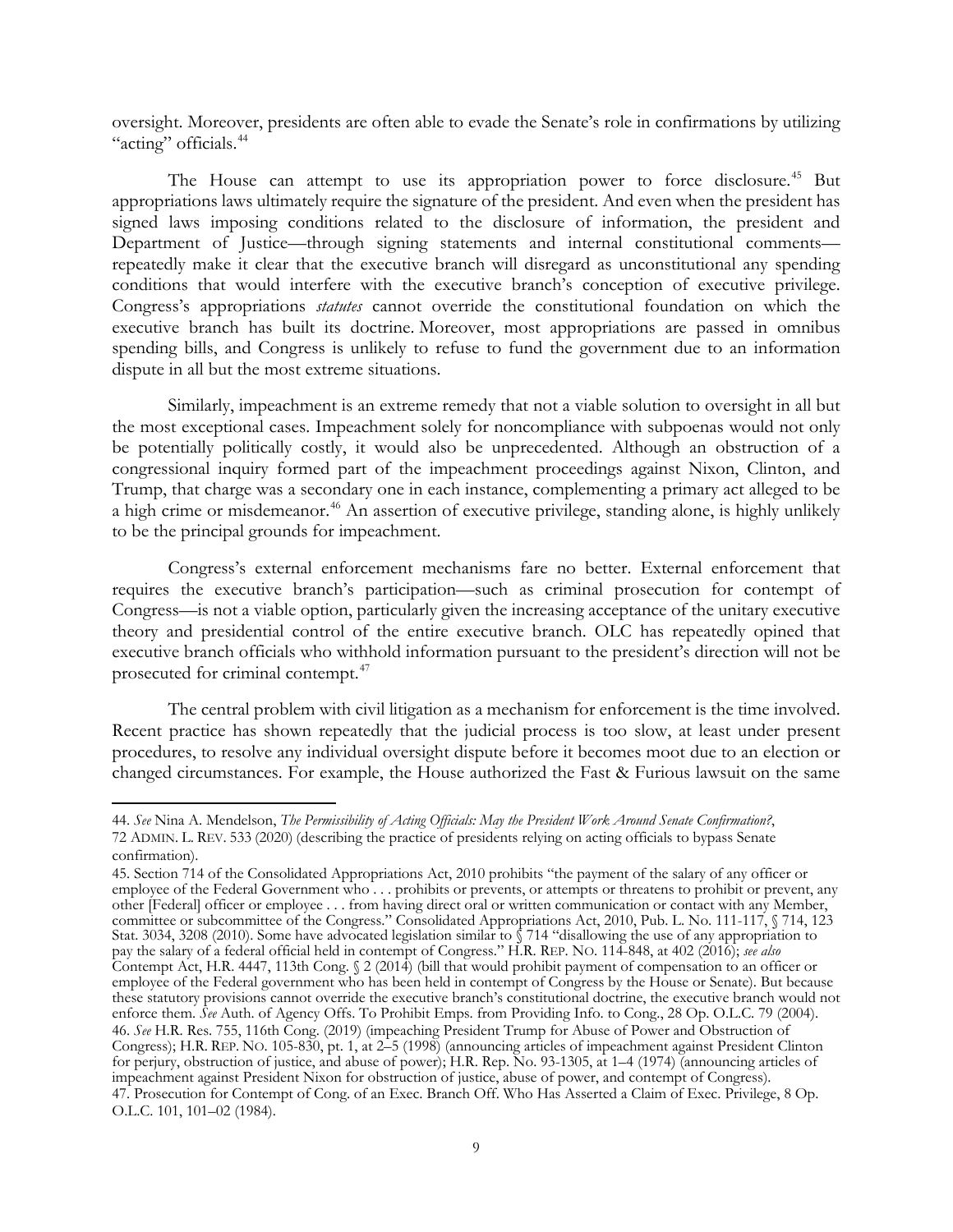day it held Attorney General Holder in contempt, June 28, 2012, and filed a complaint less than two months later, on August 13, 2012.<sup>[48](#page-9-0)</sup> But a final, appealable district court decision was not issued until three and a half years later.<sup>[49](#page-9-1)</sup> In the dispute over information related to the firing of the U.S. Attorneys, the House held Miers and White House Chief of Staff Josh Bolten in contempt on February 14, 2008<sup>[50](#page-9-2)</sup> and filed suit on March 10, 2008.<sup>[51](#page-9-3)</sup> The district court decided the question of absolute immunity relatively quickly, issuing an opinion on July 31, 2008, but did not resolve the underlying claim of privilege.<sup>52</sup> And, after a September argument, the D.C. Circuit stayed the district court's decision on immunity on October 6, 2008, and refused to expedite the case or give any opinion on the merits given the pending election and weighty issues involved.<sup>[53](#page-9-5)</sup> Thus, even the threshold question of absolute immunity in *Committee on the Judiciary v. Miers*<sup>[54](#page-9-6)</sup> took a number of months to make it to the appellate court, and the courts never really had time to address the merits of the privilege claim or balance the interests of the two branches.<sup>[55](#page-9-7)</sup> Although the McGahn litigation was expedited, the appellate court had not yet addressed the merits of his claim of testimonial immunity two years into the suit. And like the other cases, it ultimately settled after an election without any resolution of the underlying constitutional claims.

## **Route to Reform?**

Given the current imbalance in oversight and Congress's inability to overcome that imbalance in the course of individual oversight disputes, either through its own institutional authority or by utilizing external enforcement mechanisms, I see only one route to reform. Although the courts have proven ineffective at resolving individual oversight disputes, they represent the only means by which to alter the constitutional doctrines on which the executive branch relies. It is of course possible that the executive branch would unilaterally "disarm" and cut back on some of the existing doctrine. But it is much more likely that the executive branch will—as it has recently done—reiterate its foundational doctrine so that it retains the institutional authority it has accumulated but make exceptions for "extraordinary" circumstances in particular cases.<sup>[56](#page-9-8)</sup>

<span id="page-9-0"></span><sup>48.</sup> Complaint at 11, 41, Comm. on Oversight & Gov't Reform v. Holder, 979 F. Supp. 2d 1 (D.D.C. 2013) (No. 1:12- cv-1332), 2012 WL 3264300.

<span id="page-9-1"></span><sup>49.</sup> Comm. on Oversight & Gov't Reform v. Lynch, 156 F. Supp. 3d 101 (D.D.C. 2016). In the Fast & Furious matter, the parties agreed to some delays, and a congressional committee could certainly move with more haste. But a district court would still likely have to resolve threshold issues, such as standing, from which an interlocutory appeal could be certified, as the Justice Department requested in the Fast & Furious matter. *See Holder*, 979 F. Supp. 2d at 12–13 (noting DOJ's argument that the executive privilege claim was unreviewable); Comm. on Oversight & Gov't Reform v. Holder, No. 12-1332, 2013 WL 11241275, at \*1–2 (D.D.C. Nov. 18, 2013) (refusing to certify an interlocutory appeal). 50. Complaint for Declaratory and Injunctive Relief at 22–23, Comm. on the Judiciary v. Miers, 558 F. Supp. 2d 53 (D.D.C. 2008) (No. 1:08-cv-409), 2008 WL 2150290.

<span id="page-9-3"></span><span id="page-9-2"></span><sup>51.</sup> *Id.* at 1, 36.

<span id="page-9-4"></span><sup>52.</sup> *Miers*, 558 F. Supp. 2d at 53, 107.

<span id="page-9-5"></span><sup>53.</sup> *Miers*, 542 F.3d at 909; Docket Sheet, *Miers*, 542 F.3d 909 (No. 08-5357).

<span id="page-9-6"></span><sup>54.</sup> Comm. on the Judiciary v. Miers, 542 F.3d 909, 911 (D.C. Cir. 2008) (per curiam).

<span id="page-9-7"></span><sup>55.</sup> Courts may also be hesitant to wade into the controversy. The D.C. Circuit twice abstained in AT&T litigation, urging the parties to reach a settlement, *see* United States v. AT&T, 567 F.2d 121, 130–33 (1977); United States v. AT&T, 551 F.2d 384, 394–95 (1976), and denied a motion to expedite the appeal in the *Miers* litigation, *see Miers*, 542 F.3d at 911. In the *Miers* case, the D.C. Circuit reasoned that "even if expedited, this controversy will not be fully and finally resolved by the Judicial Branch—including resolution by a panel and possible rehearing by this court en banc and by the Supreme Court—before the 110th Congress ends." *Miers*, 542 F.3d at 911.

<span id="page-9-8"></span><sup>56</sup> *See, e.g.*, Letter to Jeffrey A. Rosen, from Bradley Weinsheimer, Associate Deputy Attorney General (July 26, 2021) (authorizing the former Deputy Attorney General and Acting Attorney General to disclose information protected by executive privilege related to the events of January 6 because of the Department's conclusion that "[t]he extraordinary events in this matter constitute exceptional circumstances warranting an accommodation to Congress" and because "Congress has articulated compelling legislative interests in the matters being investigated").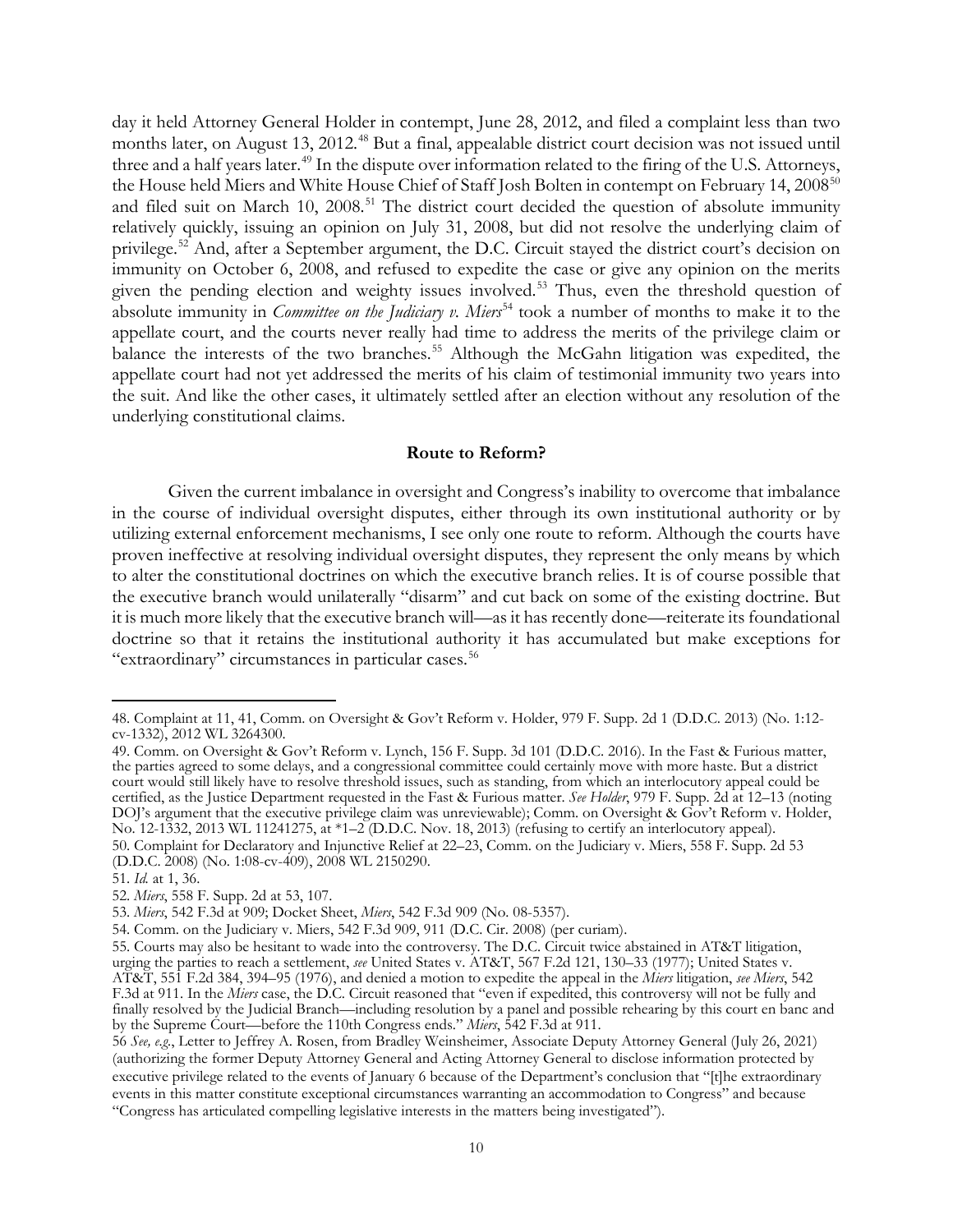Congress's best path to reform may be to continue to litigate controversies that arise, even after a subsequent election has largely mooted the issues, in order to procure a precedential opinion on the underlying constitutional issues. For this reason, I believe that the House's decision to settle the *McGahn* case represented an enormous lost opportunity for Congress.[57](#page-10-0) By settling the *McGahn* case, the House forfeited what was, as a matter of history, its most advanced and most favorable opportunity since Watergate to cut back on broad assertions of presidential prerogatives over information. The en banc U.S. Court of Appeals for the D.C. Circuit appeared likely to rule that the House had a cause of action to bring the suit, and even Judge Henderson—who voted in the executive branch's favor on justiciability grounds in the initial two panel decisions—had expressed serious doubts about the merits of doctrine of testimonial immunity on which McGahn relied.<sup>[58](#page-10-1)</sup>

District court decisions have little influence on executive branch practice. Although a number of district court judges have issued opinions in recent years rejecting the broad assertions of authority claimed by the executive branch in oversight disputes, those opinions are not precedential. OLC has acknowledged those contrary judicial opinions, but then rejected their reasoning and continued to follow its own doctrine.<sup>[59](#page-10-2)</sup> Only a precedential opinion issued by an appellate court on the underlying constitutional dispute would force the executive branch to reconsider it. But the executive branch has—successfully—gone to great pains to prevent that from happening in the decade and a half that Congress has pursued civil judicial enforcement of its subpoenas.

As a result, the most effective way for Congress to reform the oversight process may be to reform the judicial process for oversight litigation and press for resolution of the fundamental constitutional disagreements between the branches. As noted, statutory oversight provisions or exercises of institutional authority are unlikely to alter the current status because the executive branch counters with its doctrine rooted in the Constitution. The Constitution takes precedence. But Congress has almost plenary control over the procedures and jurisdiction of the courts. Legislation could moot or eliminate some of the preliminary issues that have bogged these cases down by, for example, providing a specific jurisdictional statute and cause of action for subpoena enforcement actions. Such reforms could also establish an expedited procedure for resolution or provide a direct appeal to the Supreme Court.<sup>[60](#page-10-3)</sup> Indeed, part of the reason the Supreme Court was able to opine on the Watergate tapes as quickly as it did in *Nixon* is that it decided to take the case directly from the district court rather than wait for an intermediate appellate decision.<sup>[61](#page-10-4)</sup> Such expedited procedures might result in the resolution of a particular privilege claim or they might not. Courts may feel illequipped to balance the need for confidentiality against congressional need for information. But even if courts decline to undertake that ultimate balancing test, they would have to first do what they are well equipped to do—address the foundational constitutional nature of executive privilege and congressional oversight.

Judicial resolution of such questions is, in my opinion, the only way in which the fundamental divide between the two branches can be broached—and the only way the current stalemate will find

<span id="page-10-0"></span><sup>57.</sup> *See* Jonathan Shaub, *Why the McGahn Agreement is a Devastating Loss for Congress*, LAWFARE (May 19, 2021, 11:47 AM), https://www.lawfareblog.com/why-mcgahn-agreement-devastating-loss-congress.

<span id="page-10-1"></span><sup>58.</sup> *See* Comm. on the Judiciary v. McGahn, 951 F.3d 510, 522 (D.C. Cir.), *rev'd*, 968 F.3d 755, 778 (D.C. Cir. 2020) (en banc).

<span id="page-10-2"></span><sup>59.</sup> *See, e.g.*, Immunity of the Assistant to the President & Dir. of the Off. of Pol. Strategy & Outreach from Cong. Subpoena, 38 Op. O.L.C. 5, 15-16 (2014).

<span id="page-10-3"></span><sup>60.</sup> *See* Todd Garvey, Cong. Res. Serv., *Congressional Subpoenas: Enforcing Executive Branch Compliance* 29 (March 27, 2019), https://crsreports.congress.gov/product/pdf/R/R45653/3 (detailing legislative proposals along these lines).

<span id="page-10-4"></span><sup>61.</sup> United States v. Nixon, 418 U.S. 683, 687 (1974).